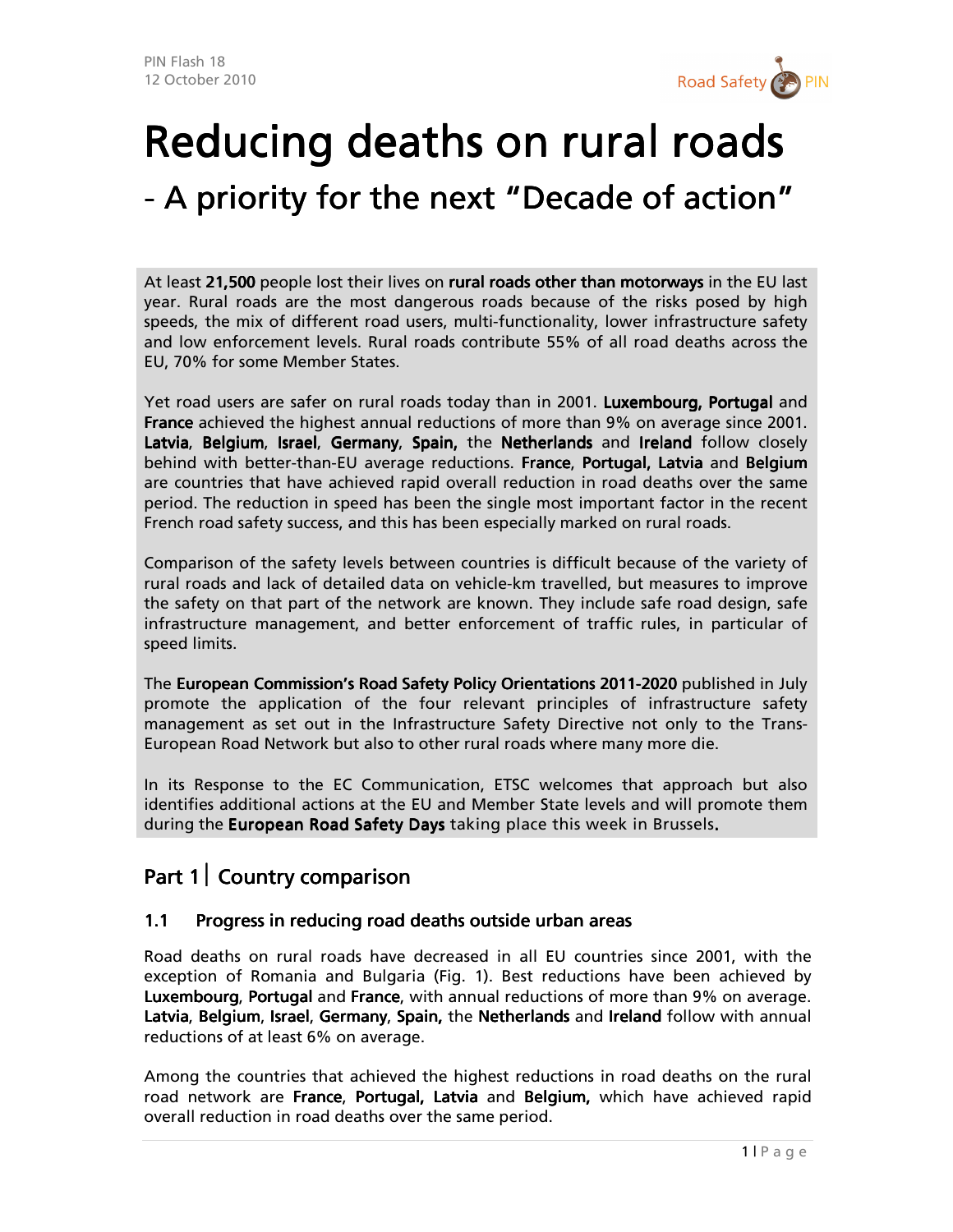



Fig.1: Average annual percentage change in deaths outside urban areas on roads other than motorways over the period 2001-2009.

\*BE, EL, IT, LU (2001-2008). LI and SK have recently begun to achieve rapid reductions, but are excluded from Fig. 1 because in Slovakia deaths on rural roads are available only from 2005 and only deaths occurring within 24h after the collisions are collected, and in Lithuania, deaths on rural roads are available only from 2006.

In **Portugal**, 365 people died on rural roads in 2009, compared to 863 in 2002. Part of this impressive reduction is due to the transfer of high speed traffic from single carriageways to newly built motorways. In parallel, an extensive high risk site removal scheme was implemented by the Portuguese authorities, in particular on rural roads. Safety at junctions was improved with the construction of roundabouts or raised junctions.

"The 1998 National Road Plan transferred the management of rural roads from the national level to local authorities. In return, funds were transferred to local authorities for the rehabilitation of the network to its present use and current standards. The next step is now to install safety cameras. SINCRO, our automatic speed enforcement system, similar to the French one, will hopefully be operational by the end of 2011 and help us curb speeding our Portuguese roads". Luís Miguel Farinha, road safety expert, Portugal.

In Germany, road deaths on rural roads have been cut by 45% between 2001 and 2009, corresponding to a 7% annual average reduction. This steady decrease is the result of a combination of factors including active and passive vehicle safety improvements, as well as changes in infrastructure and behaviour. Major infrastructure schemes have been implemented, including the installation of roadside barriers to protect from dangerous running off (e.g. hitting trees), separate cycle lanes along cyclists' favourite routes and optimised guard rails on typical motorcycle routes. Part of the network has been upgraded to 2+1 sections offering safe overtaking (see section 2.2). Speed limits have been reduced at dangerous intersections and the entrance of villages and towns, coupled with traffic calming measures such as protective islands and roundabouts. Speed enforcement has increased but because Germany does not currently monitor mean speeds, decision-makers are deprived of important feedback on the effectiveness of their actions.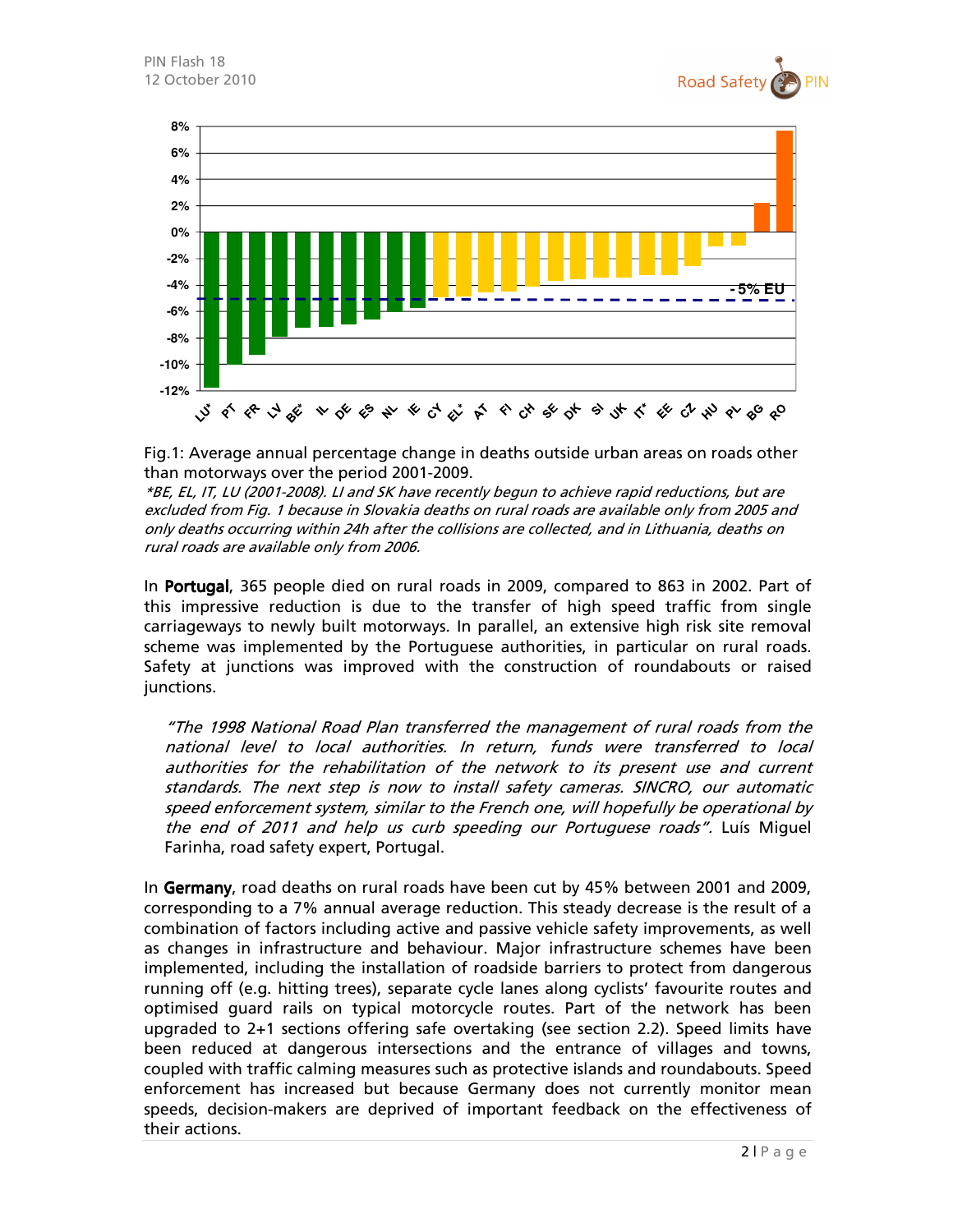

The good performance of the **Netherlands** is the consequence of the work carried out in developing an integrated approach of safe road design and traffic management, combined with speed enforcement. As a result, road deaths on rural roads have continued to decrease – by 6% per year on average since 2001.

Lithuania (-19%) and Slovakia (-9%) also achieved good reductions over the last few years but they have not been able to provide data to enable their average rate of reduction since 2001 to be estimated. Moreover, Slovakia needs to collect deaths at 30 days to allow for direct international comparison.

For Spain and Estonia, and to a lesser extent also Sweden, however, reductions in deaths on rural roads have not contributed their share to the good overall reductions they have achieved<sup>1</sup>. Overall reductions in Estonia and Sweden have stemmed rather from relatively faster progress on urban roads (Fig. 2 and 3) and in **Spain** from faster progress on motorways. Partly as a result of this, Spain, Estonia, and Sweden have a higher proportion of their road deaths occurring on rural roads than in most other EU countries (Fig. 4). Yet, rural road users in Sweden enjoy the lowest level of risk among the EU countries collecting data on vehicle-kms (Fig. 5).

Reductions in **Sweden** were slower earlier in the decade but have gained pace in the last two years. Investments in large infrastructure schemes, in particular the upgrade to 2+1, coupled with better setting of speed limits, have started to bear fruit (see section 2.2).

In all other countries reductions have been lower-than-average. In Romania, road deaths on rural roads increased from 600 in 2001 to 1,015 in 2009. This increase can only be partly explained by an increase in traffic and better reporting (Fig. 5). Enforcement to counter the main risks needs to be strengthened and high risk sites removed. Even some of the newly built roads, many funded by the EU, fall well below usual rural roads standards.

#### 1.2. Progress in reducing speed: key to success in reducing deaths on rural roads

In France, road deaths on rural roads were cut from 5,400 in 2001 to 2,800 in 2009. The reduction in speed has been the single most important factor in the recent French road safety success, and this has been especially marked on rural roads. Best reductions in mean speed on rural roads in Europe have been witnessed in France(Fig. 1b), where cars and vans have slowed down by more than 10km/h from 93 to 82km/h on 90km/h roads. Most of the reduction took place between 2003 and 2007, helped greatly by the introduction of a fully automated safety camera system as part of a new strategy to "end drivers' impunity". Yet deaths on rural roads still represent 65% of all road deaths in France.

Mean speeds of cars and vans on rural roads have also decreased by more than 0.5%/year in Belgium, Ireland, the Czech Republic, and Latvia, and on dual carriageways in Great Britain (Fig. 1b).

 $1$  ETSC (2010) 4<sup>th</sup> PIN Report, Chapter 1, Fig. 1.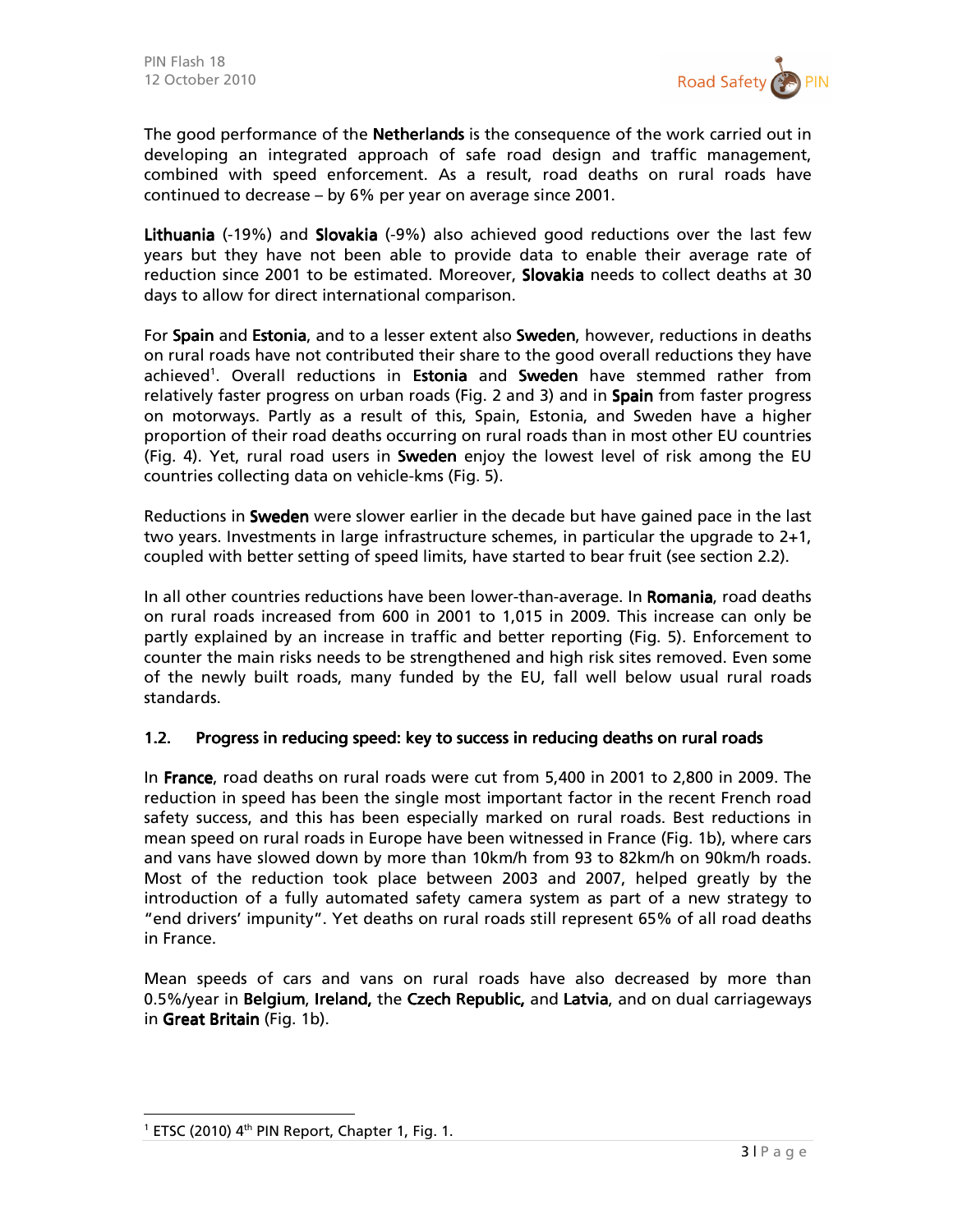

(from earliest available baseline to latest available year)<sup>2</sup>. *\* All traffic.* GB 113km/h = 70miles/h (dual carriageways). GB 97km/h =60miles/h (single carriageways)

In Poland, Estonia, Hungary and Slovenia, road deaths on rural roads stagnated between 2001 and 2007, and even increased to reach a peak in 2007. In Poland and Estonia, countries that did monitor speed, mean speeds had increased over this period by 2km/h on 90km/h rural roads (Fig. 1b). In these two countries, mean speeds were above the legal limit when measurement stopped. Yet road deaths in these four countries have started to decrease in 2008 and 2009 (in 2009 only in Poland).



Fig. 1c: Percentages of cars and vans exceeding speed limits on rural roads. \* All traffic. GB 113Km/h = 70miles/h (Dual carriageways)

In 2006, road deaths reached their lowest recorded level in the Czech Republic, where the percentage of cars and vans exceeding speed limits dropped following the introduction of a penalty point system and increased enforcement. Unfortunately this percentage has begun to go up again as the level of enforcement was not sustained (Fig. 1c).

<sup>&</sup>lt;sup>2</sup> First published in ETSC (2010),  $4<sup>th</sup>$  Road Safety PIN Report.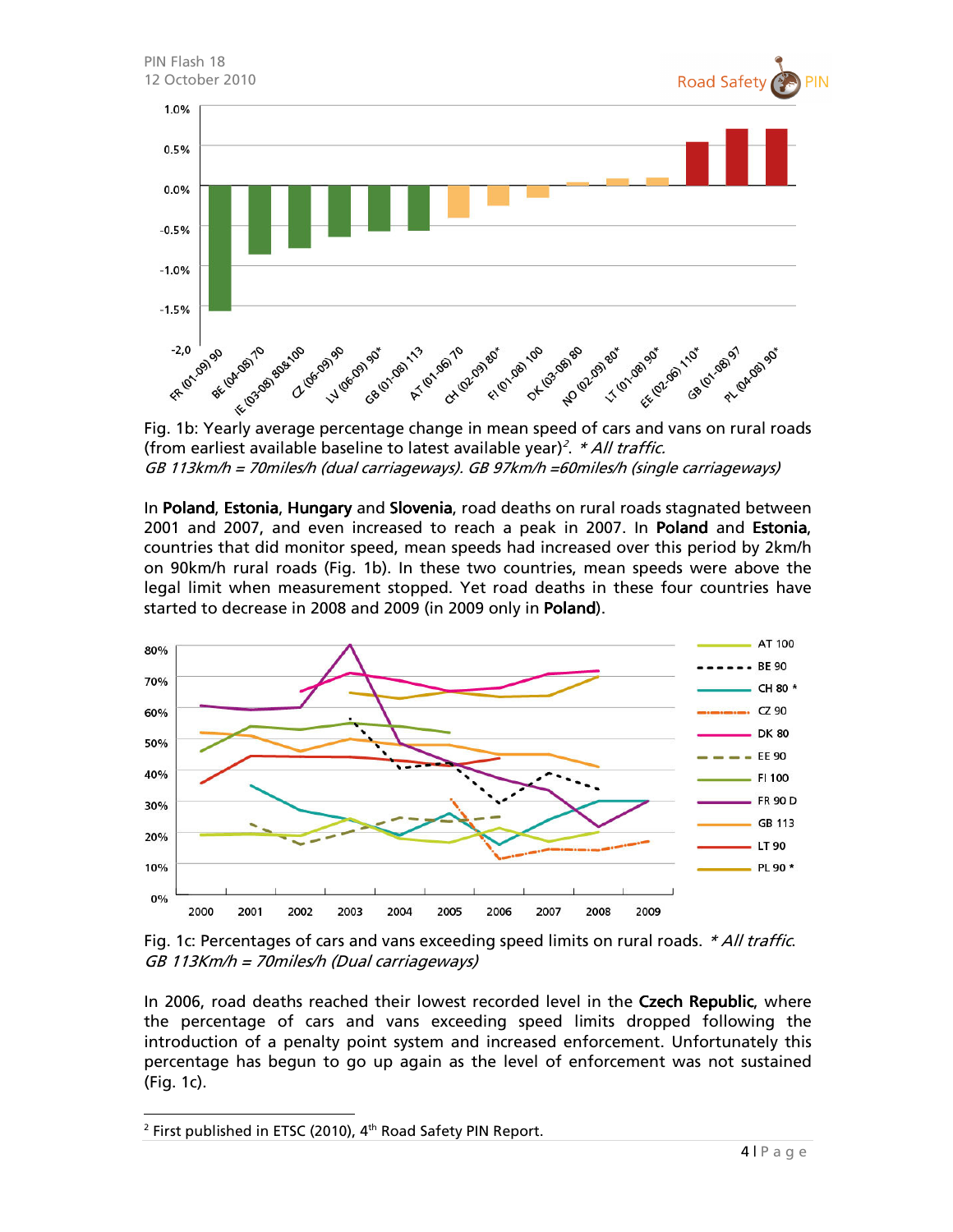

#### Indicator box

Rural roads other than motorways are the most dangerous roads but they are difficult to compare internationally because of different definitions, the great variety of rural roads and lack of detailed data on vehicle-km travelled. Rural roads can be single or dual carriageways with one or two lanes each way, with or without median barrier, with or without side barrier, an isolated narrow mountain road limited to 70km/h or a busy four lanes bypass road limited to 110. Speed limits on rural roads vary between Member States and within Member States.<sup>3</sup> In most cases, the use of rural roads is not limited and the great diversity of road users travelling, riding, cycling or walking at different speeds pose serious threats to the safety of the most vulnerable ones.

To encompass the diversity of so-called 'rural roads', the terms 'outside urban areas, excluding motorways' or 'outside built-up areas excluding motorways' are being used by the scientific community. To keep it simple for our readers, we are using the most common terminology of 'rural roads'. According to CARE, deaths on rural roads are those that occurred on a road other than a motorway outside urban area boundary signs. This definition works for the majority of countries, but some, like the UK, do not have boundary signs to distinguish between urban and rural lengths of road. In the UK, the distinction is based on the boundaries of urban areas defined for planning purposes and their numbers of inhabitants, but in road safety work, roads are designated as builtup or non-built-up according to the prevailing speed limit. A road is defined as nonbuilt-up if the speed limit is above 40miles/h, or as built-up if the speed limit is 40miles/h or lower.

This report uses as the main indicator of the safety on rural roads the annual percentage change in road deaths on rural roads since 2001 (Fig. 1). In addition, countries are compared on the difference between this change in deaths on rural roads and the corresponding change in deaths on urban roads since 2001 (Fig. 3). Austria, Estonia, Finland, Hungary, Israel, Romania, Spain, Sweden and Switzerland have estimates of vehicle-km travelled on rural roads (Fig. 5) and they use various methodologies to make the estimates. Fig. 1, 2 and 3 look at deaths among all kinds of road user taken together. The majority of killed road users on rural roads are car occupants. Powered two wheelers account for around 17% of deaths on rural roads, pedestrians for 10% and cyclists for 5% (Fig. 7). The share of vulnerable road users varies between countries (Fig. 6).

The data was retrieved from CARE when available and completed or corrected by the PIN Panellists. The full dataset is available in the Background Tables, together with national definitions as provided by Panellists on www.etsc.eu/PIN-publications.php (> PIN Flash 18). Slovakia and Lithuania are excluded from Fig. 1, 2 and 3 because in Slovakia deaths on rural roads are available only from 2005 and only deaths occurring within 24h after the collisions are collected, and in Lithuania, deaths on rural roads are available only from 2006.

-

<sup>&</sup>lt;sup>3</sup> EC, Traffic rules at a glance, Standard legal speed limits,

http://ec.europa.eu/transport/road\_safety/observatory/doc/speed\_rules.pdf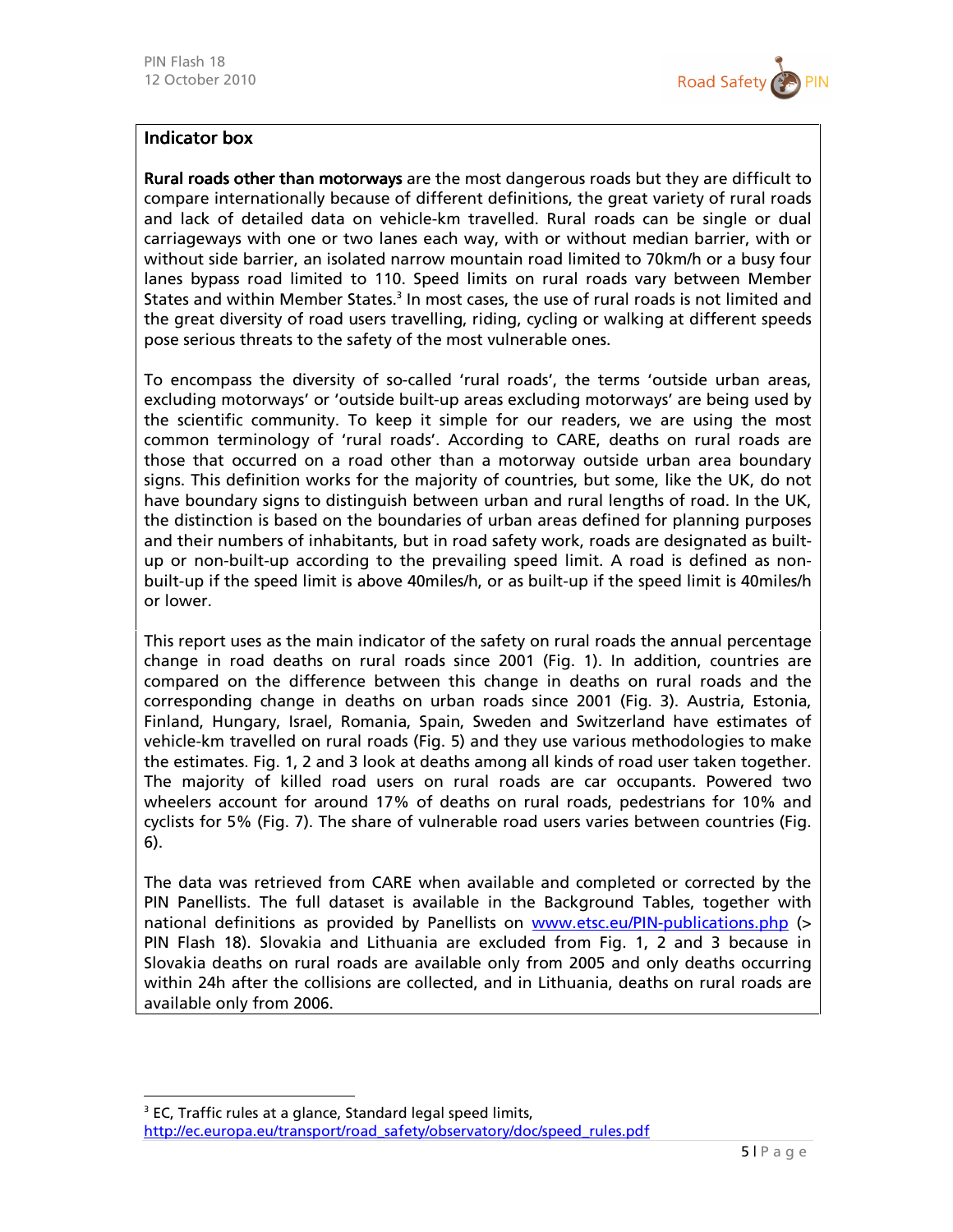

#### 1.3 Progress on rural roads compared to urban roads

Road deaths on urban roads have decreased in all EU countries since 2001 (Fig. 2). Best reductions have been achieved by Belgium, Estonia, Luxembourg, France and Portugal, with annual reductions of more than 8% on average. Sweden, Italy and Switzerland follow with annual reductions over 6% on average.



Fig. 2: Average annual percentage change in road deaths inside urban areas over the period 2001-2009.

\*BE, EL, IT, LU (2001-2008). LI and SK are excluded from Fig. 2 because in Slovakia deaths on urban roads are available only from 2005 and only deaths occurring within 24h after the collisions are collected, and in Lithuania, deaths on urban roads are available only from 2006.

Lithuania (-21%) and Slovakia (-10%) also achieved impressive reductions over the last few years. In Lithuania, road deaths on urban roads have been cut from 209 in 2006 to 89 in 2009 and in Slovakia, from 277 in 2005 to 136 in 2009 (24h definition).

In Cyprus, Israel, Latvia, Luxembourg, Greece, Germany, Austria, Ireland and Portugal, progress in reducing deaths outside urban areas exceeded by 2%/year or more progress in reducing deaths on urban areas (Fig. 3). In these countries, this extra progress on rural roads has been similar for reductions in deaths among car occupants and users of powered two-wheeled vehicles at about 3%/year on average. For pedestrians and cyclists it has been about 2%/year, and for users of goods vehicles, the extra reduction has been only about 0.6%/year.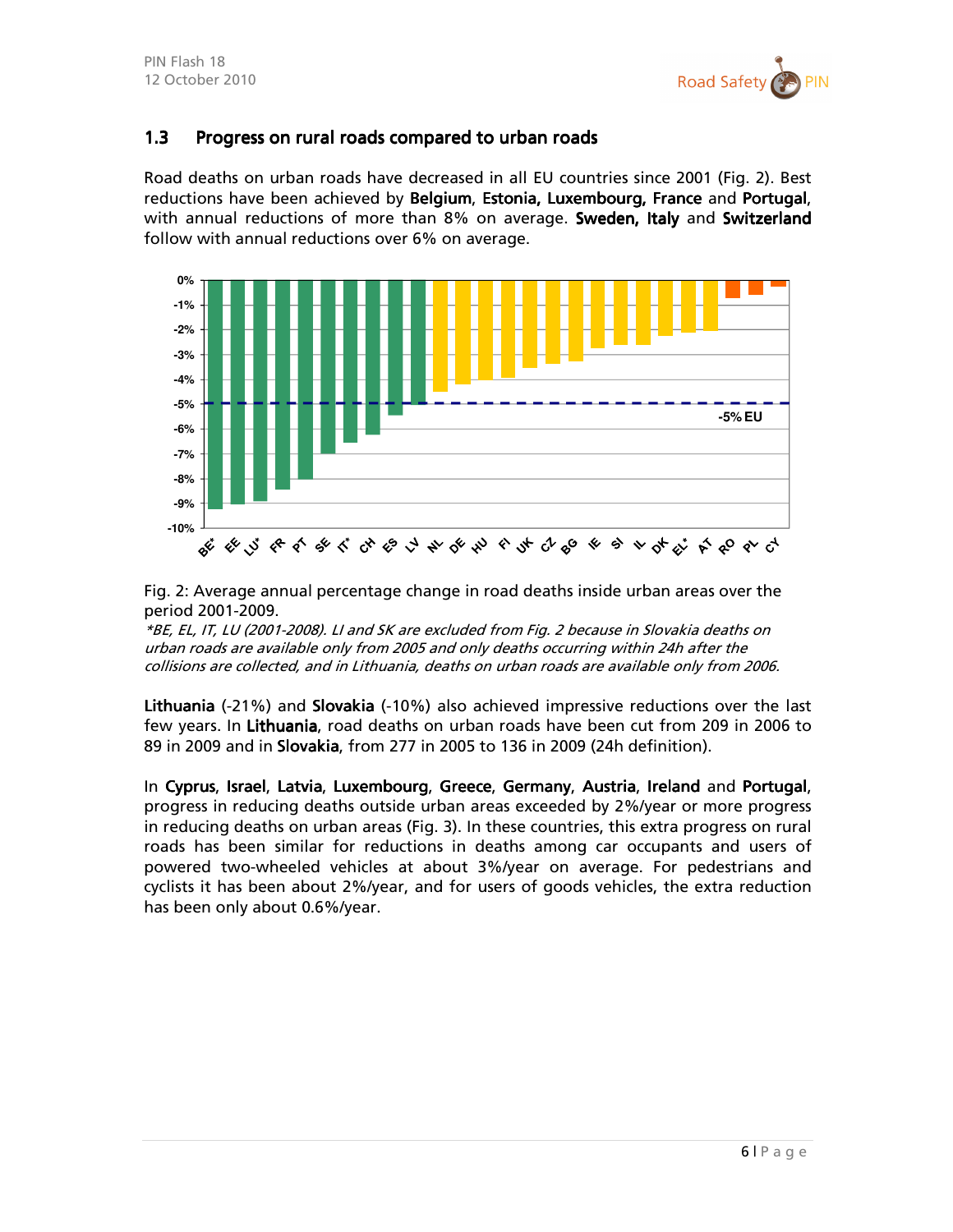

-



Fig. 3: Difference between the average annual percentage reduction in the number of deaths on rural roads and the corresponding reduction in number of deaths on urban roads over the period 2001-2009. \*BE, CZ, EL, IE, IT, LU, UK (2001-2008) Note: Fig. 3 presents for each country the difference between progress on rural roads and on urban roads, regardless of the absolute levels of progress. Fig. 3 should therefore be read in conjunction with Fig. 1 and Fig. 2, and not in isolation.

In Romania, Estonia, Sweden, Italy, Switzerland, Belgium, the UK and the Czech Republic, on the contrary, progress in reducing deaths outside urban areas was slower than inside urban areas. In those countries, the reductions in car occupant deaths have been slower outside urban areas by about 3%/year on average. For pedestrians and cyclists, progress has been about 0.8%/year slower, and for users of goods vehicles about 5%/year. For users of powered two-wheeled vehicles, there has been little progress in urban areas, about 0.2%/year, whilst on rural roads the number of deaths has increased in these countries by about 1.5%/year on average.

#### 1.4 More than 55% of all road deaths occur on rural roads

Across the EU, around 56% of all road deaths occur on rural roads (Fig. 4). More than 70% of all deaths occur on the network outside urban areas including motorways in Spain, Sweden, Finland, Austria, Ireland, Estonia, Belgium, Germany, Lithuania and France and in Finland, Ireland and Estonia more than 70% occur on rural roads other than motorways. This can be partly explained by a higher share of rural roads among the different road types<sup>4</sup>. Only in Romania (and Cyprus) are more people being killed in urban areas than on rural roads, in particular pedestrians.

<sup>4</sup> ERF (2010), European Road Statistics 2010, p. 15. The reader should bear in mind that the definition of road types varies from country to country, thus the data are not comparable.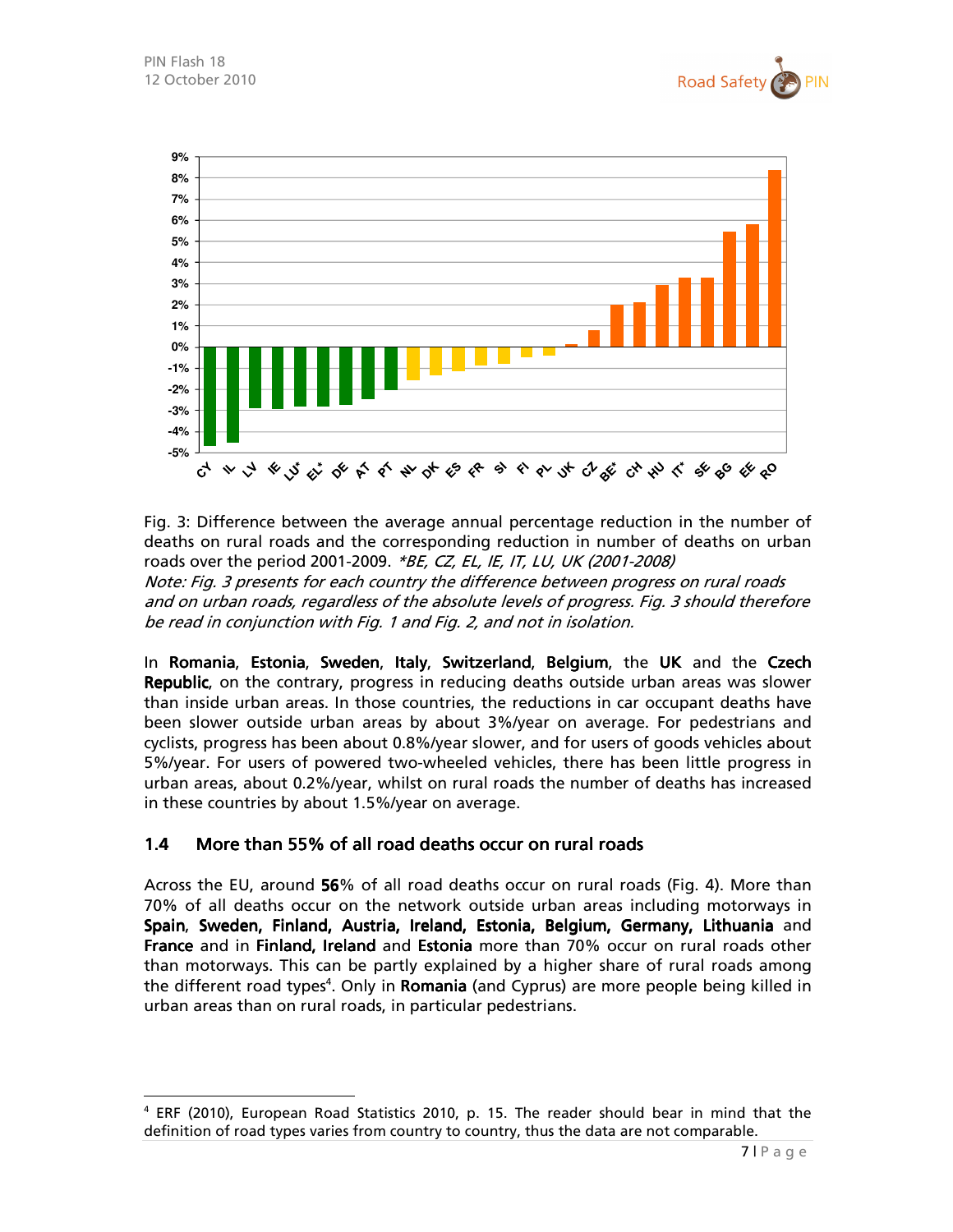



Fig. 4: Percentage share of road deaths per road type (2007-2009 average) ranked by the percentage share of road deaths on rural roads and motorways taken together. \*BE, EL, IE, IT (2001-2008). \*\* ES: motorways include motorways and Autovia

A higher share of road deaths occurs on motorways in Spain, Belgium and the Netherlands compared to the other EU countries, and to a lesser extent also in Germany, Portugal Austria, Switzerland, Slovenia, Cyprus, Italy and Greece. For some of those countries, this can be partly explained as they have higher traffic volumes on motorways (eq in transit countries and countries with a longer motorway network). But for others, although there are sections where the safety quality is good, other sections fall below usual motorway standard (Belgium, Italy or Greece).

#### 1.5 Deaths per vehicle-km travelled

Only few countries collect separate data on vehicle-km driven on rural roads (Fig. 5). Rural road users in **Israel, Sweden, Finland** and Switzerland enjoy a lower level of risk than users in other countries collecting data on vehicle-km travelled. In **Estonia** and **Israel**, deaths per billion vehicle-km were more than halved between 2001 and 2009. Yet comparison is difficult because of the differences in methods of collecting data on vehicle-km travelled on rural roads.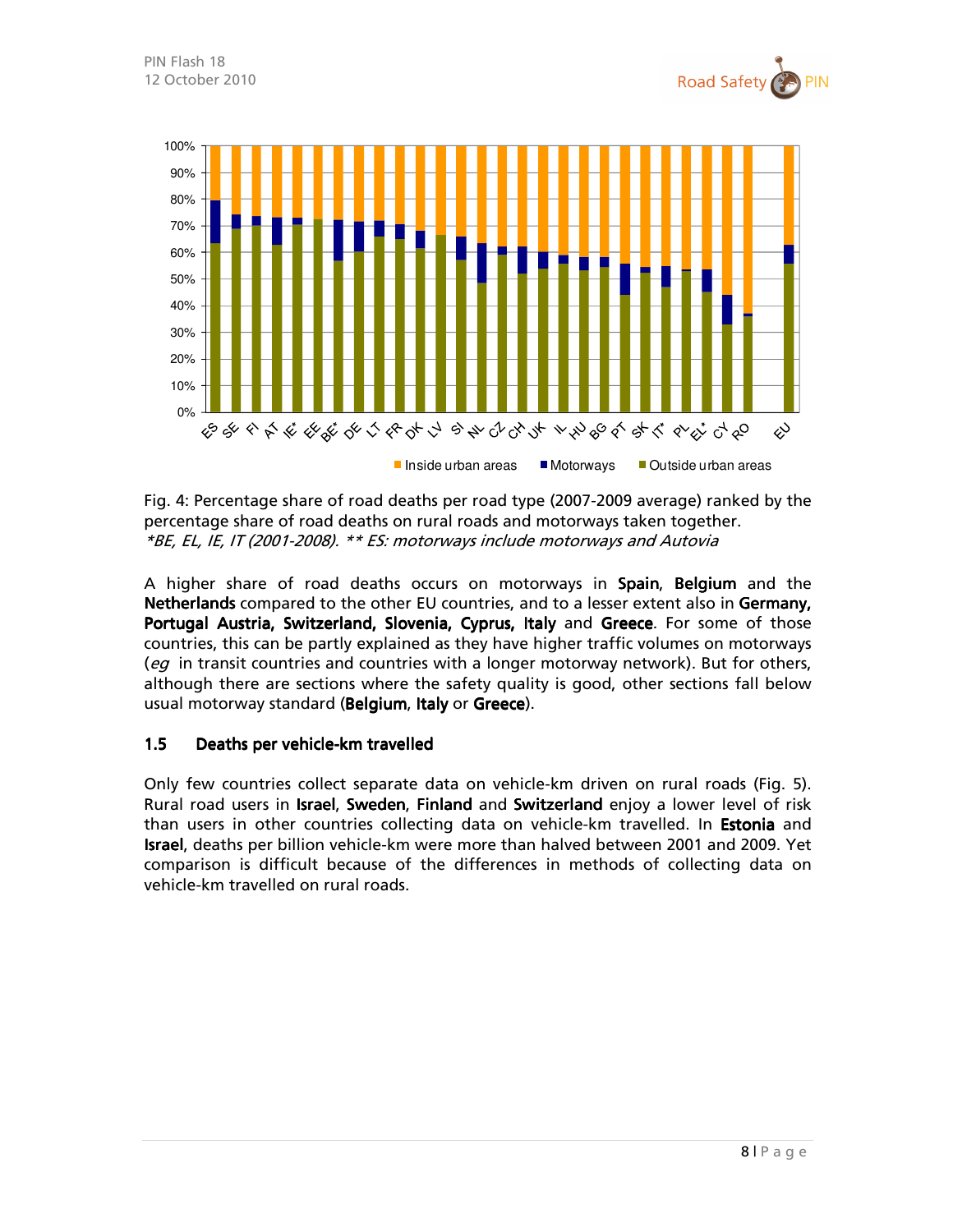



Fig. 5: Road deaths outside urban areas excluding motorways per billion km driven in 2009 (and in 2001 for comparison) for countries for which data on vehicle-km is available. \*2001-2008. \*\*2005-2009.

#### 1.6 There are also vulnerable road users on rural roads!

In the EU, around 32% of people killed on rural roads are vulnerable road users: 10% pedestrians, 5% cyclists and 17% riders of mopeds or motorcycles. Their share varies between countries (Fig. 6). In Switzerland, Luxembourg, Italy, Slovenia, France, Austria, the UK, Greece, Cyprus, Germany and Spain, the share of PTW deaths is higher than in other countries and can only be partly explained by a higher share of motorcyclist riders. In the Netherlands, and to a lesser extent also in Belgium, the share of cyclists is higher than in other EU countries.

Since 2001, deaths have been falling in all categories of road users, except for motorcyclists (Fig. 8).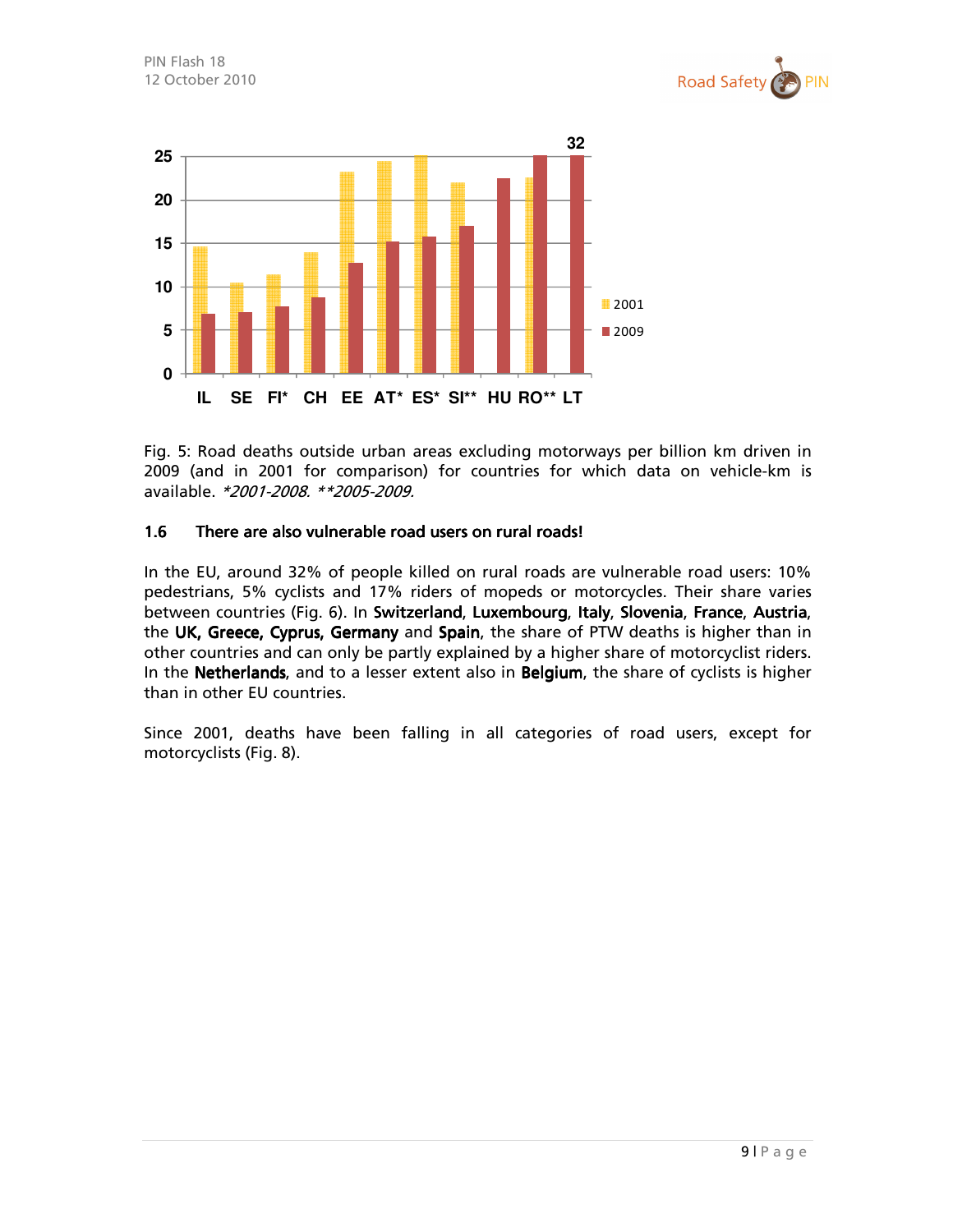







Fig. 7: Percentage share of road deaths by road user group on rural roads (with urban roads for comparison) in the EU

\*Others include HGVs, lorries under 3.5t, agricultural tractors, bus and coaches, other vehicles and unknown.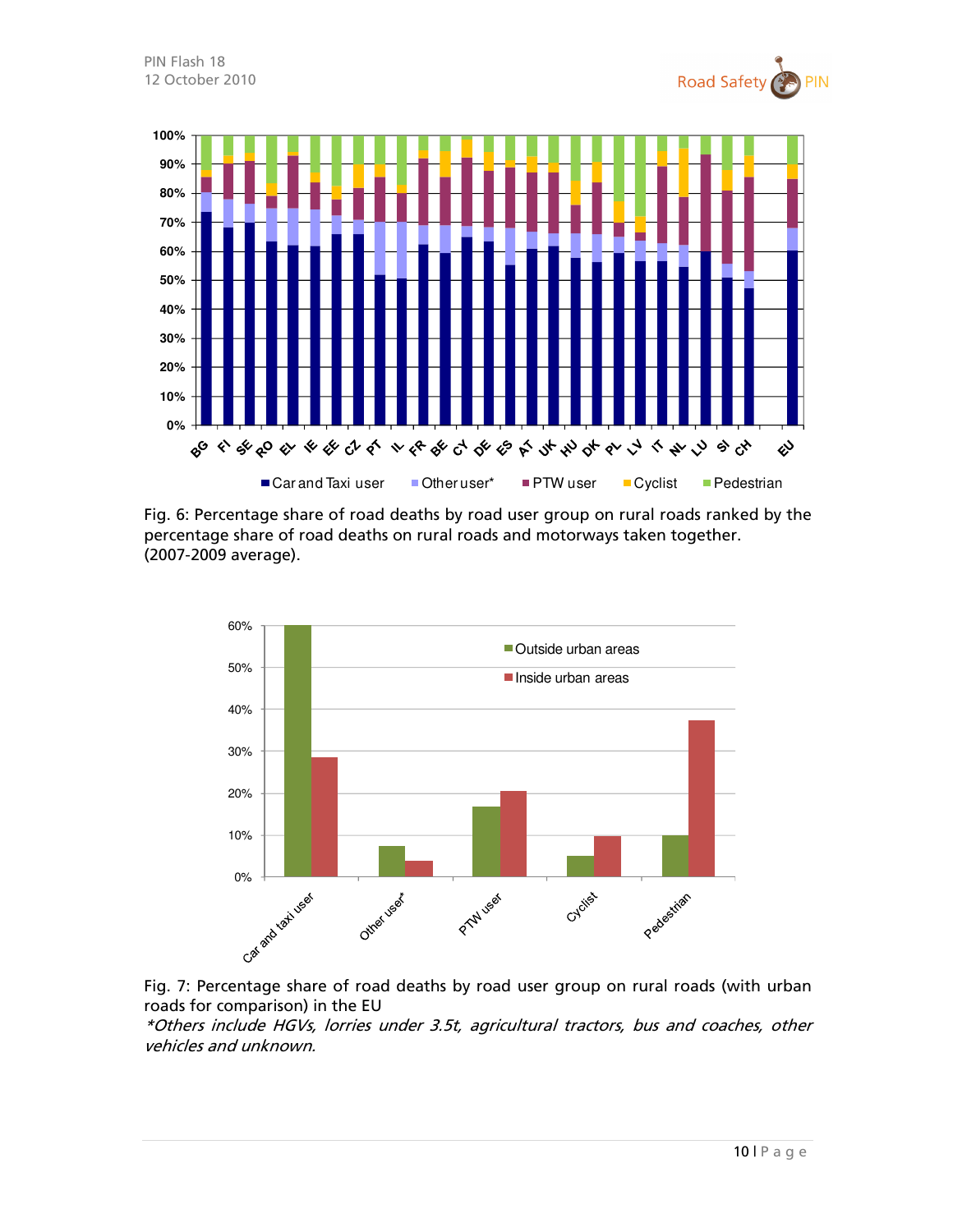



Fig. 8: Reductions in road deaths on rural roads by road user group (with urban roads for comparison) between 2001 and 2009

# Part 2 Room for improvement

 $\ddot{ }$ 

Experience from the fast progressing and best performing countries show that deaths can be prevented through a combination of well-known and cost effective measures including safe road design, safe infrastructure management and increased enforcement - particularly speed enforcement. Of course, other factors such as vehicle fleet and mobility patterns play a role too, but these are harder to quantify.

### 2.1 Reduce illegal and inappropriate speeds

Exceeding the speed limit is widespread on rural roads. Addressing illegal speeding therefore requires a large number of non-compliers to change their behaviour. Experience shows that there is not one single measure to reduce speed. It rather takes a combination of measures including credible speed limits, enforcement and education, combined with 'self-explaining' roads and 'self-complying' vehicles.

On most rural roads in a majority of EU countries the speed limit is 90km/h or lower. In Austria, Germany, Ireland and the UK, however, the general speed limit is set 100km/h or lower. Only in Denmark is the speed limit 80km/h or lower. According to Vision Zero and the Sustainable Safety approach, the speed limits should be determined by the road characteristics so that the forces in collisions do not exceed the level that the human body can tolerate. The speed limit should not exceed 70km/h on roads without median barrier and 100km/h on roads with median and side barriers<sup>5</sup>.

<sup>&</sup>lt;sup>5</sup> Wegman, F.; Aarts, L. (2006), Advancing sustainable safety, National Road Safety Outlook for 2005-2020. Based on Tingvall, C., Haworth, N (1999) Vision Zero, An ethical approach to safety and mobility.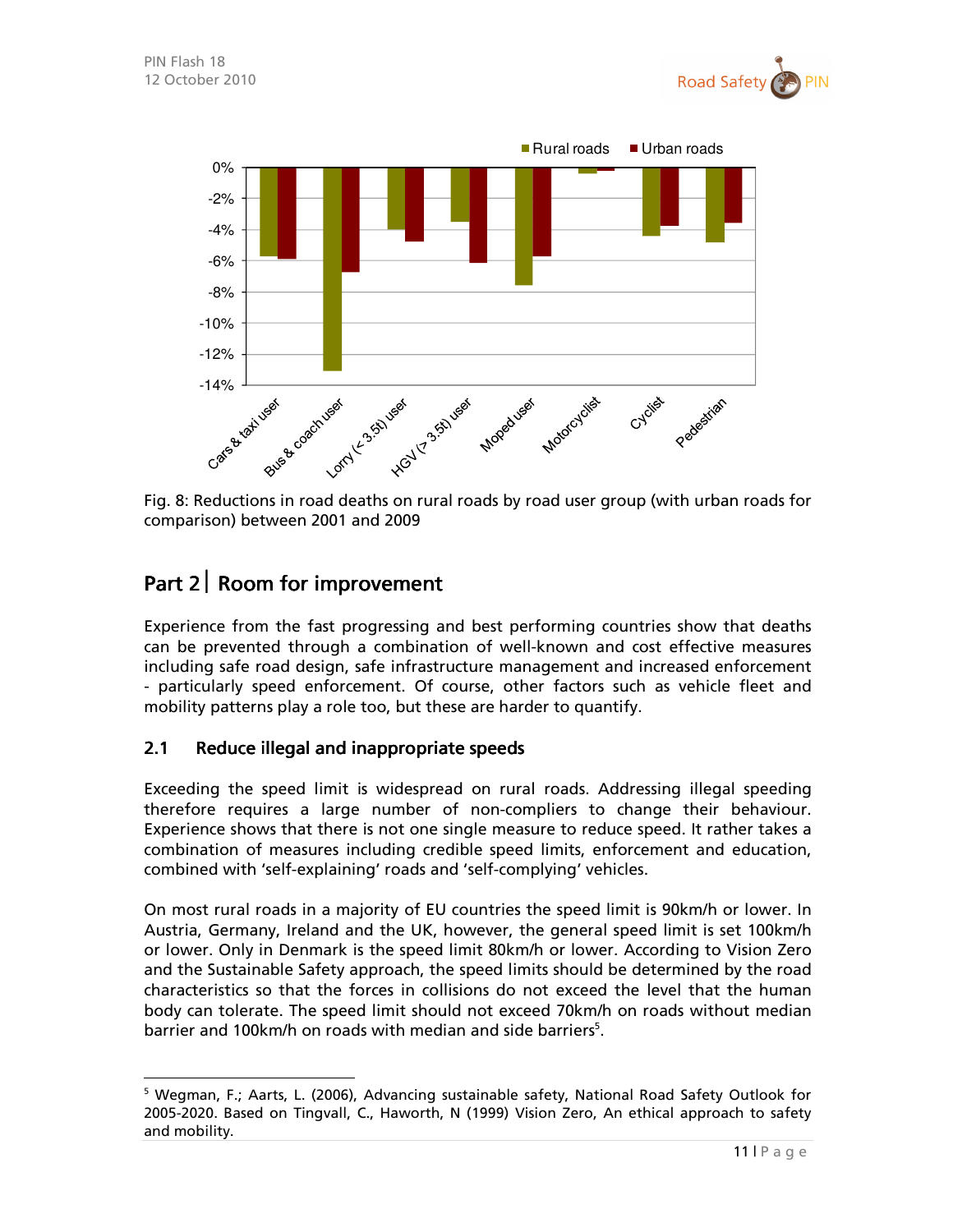

In approving Swedish Transport Administration's recommendations in 2007 for a new speed limit classification, the Government of **Sweden** has stated recently that road safety needs to be at the core of decisions on the setting of speed limits. The new speed limits (limits in 10 incremental bands in the range 30km/h – 120km/h) are set to match the road design.

"We are currently running a campaign addressing speeding on rural roads in Denmark. The campaign has been informed by new results from a survey in which 6 out of 10 people living along rural roads said that they feel insecure because of speeding and 9 out of 10 said they are bothered by speeding". Jesper Sølund, Danish Road Safety Council

Unfortunately, enforcement levels in most EU countries are low on rural roads partly because of the extent of the network and low traffic density. The perception by the drivers of the subjective risk of being caught – in particular speeding – needs to be increased on rural roads by increased police enforcement and a combination of fixed and mobile safety cameras as recommended by the 2004 EC Recommendation on enforcement of traffic laws.

Applying the "Power Model" to current numbers of deaths indicates that if every driver slowed down by only 1km/h, more than 1,000 road deaths per year could be prevented on rural roads (1,100 on urban roads and 100 on motorways).

ETSC (2010),  $4<sup>th</sup>$  Road Safety PIN Report, Chapter 3, p. 50.

#### 2.2 Better infrastructure safety management

Present road designs result from many decades of construction and maintenance in times when safety issues were not considered to the same extent. Today, road features on many roads no longer meet the latest safety requirements. Moreover, traffic conditions may have changed since the road was designed and built. Knowledge about safe design and effective risk management are not fully applied even in the best performing countries.

Against this background, the EU adopted a Directive on road infrastructure safety management. The Directive requires Member States to apply the following four instruments on the Trans-European Road Network (TERN) by December 2010:

- Road safety impact assessments: demonstrate the road safety implications of different planning alternatives for a road project, whether construction of new infrastructure or rehabilitation of existing infrastructure, as in the case of environmental impact assessment
- Road safety audits: an independent technical check aiming at identifying unsafe features of a road project, including proposals for remedy
- Network safety management targeting remedial measures to parts of the network with high concentrations of accidents (high-risk road sections) and/or a high potential to avoid accidents in the future.
- Safety inspections: as part of regular road maintenance, enable the detection and hence reduction of accident risk in a preventive way through low cost measures.

These procedures already exist and are applied to varying degrees in some Member States. The aim of this Directive is therefore to extend the above-mentioned measures to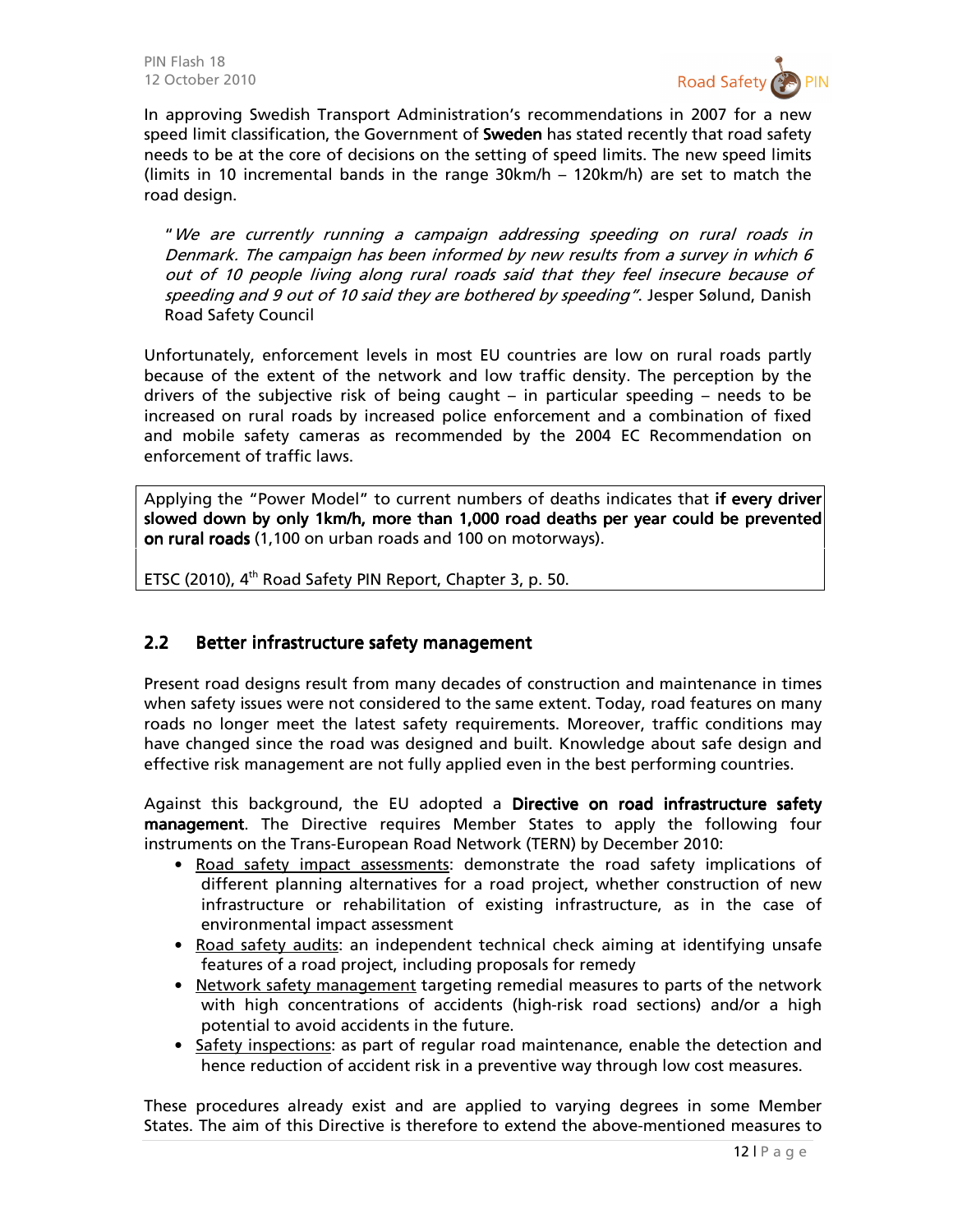

the whole of the EU, leaving the Member States free to keep already existing procedures if they have them in place or to introduce procedures in their own way if not $6$ .

The EU project ROSEBUD estimated that the application of the four procedures to the Trans-European roads would reduce the number of deaths by more than 600 and injuries by 7,000 every year. ROSEBUD also estimated that 700 additional lives per year could be saved if the safety management was also applied to what the project called 'main' roads.

A new step has recently been that the European Commission has committed to make sure that European funds will only be granted to infrastructure compliant with the road safety and tunnel safety Directives<sup>7</sup>. Every year between 1.5 and 2 billion EUR of EU funds are spent on building roads in the EU, it is the EU's duty to ensure that these roads are built safely. The Commission also promised to explore the extension of this principle to external aid.

The UK has a long experience with road safety audits. They have been compulsory since 1991 for all new national roads and improvements on existing ones. The British Road Safety Foundation is running annual surveys of the GB road network on behalf of EuroRAP, the largest analysis of its type anywhere in the world, covering 28,000 miles. Topping the list of the UK's 10 most improved roads is the A40 Llandovery-Carmarthen, where junctions have been upgraded, new road markings introduced and extensive resurfacing carried out, including anti-skid treatments, saving 20 fatal and serious collisions between 2006 and 2008<sup>8</sup>.

#### Cost-effective approach to infrastructure safety management

A methodology known as Network Safety Management (NSM) has been developed jointly by the Federal Highway Research Institute (BAST) in Germany and the Technical Department for Transport, Road and Bridge Engineering and Road Safety of the French Ministry for Ecology (SETRA). NSM is a tool for road administrators to help them in identifying road sections to be treated with high priority. In NSM, the key parameter to assess the safety performance of road sections is the so-called safety potential. The safety potential describes the potential savings in accident costs that could be reached by remedial measures. It is defined as the amount by which accident costs per km length of road would be reduced if a road section had a best practice design.

The advantage of the safety potential compared to the classic accident parameters is that it allows different road types and roads with different traffic volumes to be assessed at the same time. Furthermore, as the safety potential is given in terms of accident cost, it can be related to the cost of the improvement measures. Since resources are limited, those sections where improvements can be expected to have the highest benefit-cost ratio have to be treated first<sup>9</sup>.

<sup>6</sup> Directive 2008/96/EC of 19 November 2008 on road infrastructure safety management http://eur-lex.europa.eu/LexUriServ/LexUriServ.do?uri=CELEX:32008L0096:EN:NOT

 $^7$  European Commission, Policy Orientations on road safety 2011-2020, Objective 3, p. 7.

<sup>8</sup> http://www.eurorap.org/gb2010

 $^{\rm 9}$  Ganneau F. and Lemke K., Network Safety Management – From case study to application, http://www.setra.equipement.gouv.fr/IMG/pdf/ip304-e.pdf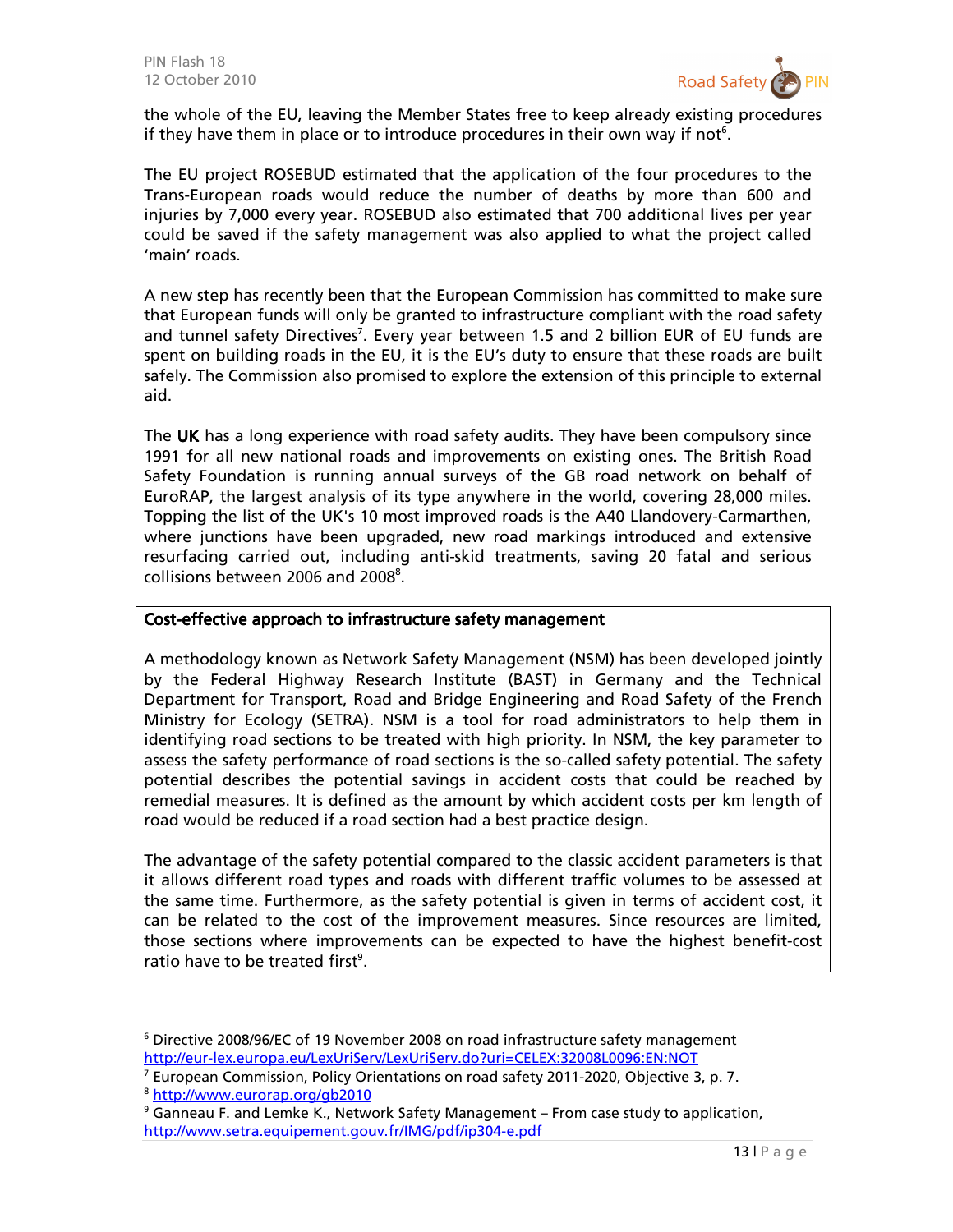

#### Safe design of roads in the Dutch Sustainable Safety Vision

A fine example of the principles governing safe infrastructure design can be found in the Dutch 'Sustainable Safety' approach, according to which a road network should integrate these core principles:

• Functionality

A sustainably safe road network has a functional layout, based on three main road types. 'Through' roads for dispersion of traffic, 'access' roads for access to final destinations, and 'distributor' roads for a good link between these types.

• Homogeneity

Wherever possible, roads should ensure the homogeneity in mass, speed, and direction of vehicles. Vehicles with large differences in mass, speed, and direction must be physically separated from each other. Opposing traffic should be separated by middle barrier and vulnerable road users should have separate paths. When physical separation is not possible, for example at junctions at grade level, the speed must be reduced and infrastructure adapted (e.g. by use of roundabouts or raised junctions).

• Recognisability or 'self explaining' roads



Road users should know which driving behaviour is expected from them and what they can expect from others. People need to recognise the road type and drive accordingly, in particular at the appropriate speed. This must apply to the whole road network which should also be predictable, as should others' driving behaviour.

® Wegman, F.; Aarts, L. (2006).

Example of a gate construction entrance to a rural access road.

• Forgivingness

Road design should be such that any collision will end with as little injury as possible. A vehicle that goes off the road should not hit any rigid obstacles or other fixed objects. Forgivingness in Sustainable Safety also has a social meaning. The more experienced drivers should offer room to the less experienced drivers by displaying anticipatory behaviour. This prevents mistakes by the inexperienced being 'punished' by a collision.<sup>10</sup>

In Germany, from 2011 onwards, new guidelines will apply for rural road design promoting the concept of "self-explaining roads". Roads will be designed or re-designed in such a way that the user knows how to behave and which speed limit is appropriate<sup>11</sup>.

<sup>10</sup> Wegman, F.; Aarts, L. (2006).

<sup>&</sup>lt;sup>11</sup> These guidelines have been developed by the German Research Association for Road Transport and Traffic issues, www.fgsv.de/landstrassen.html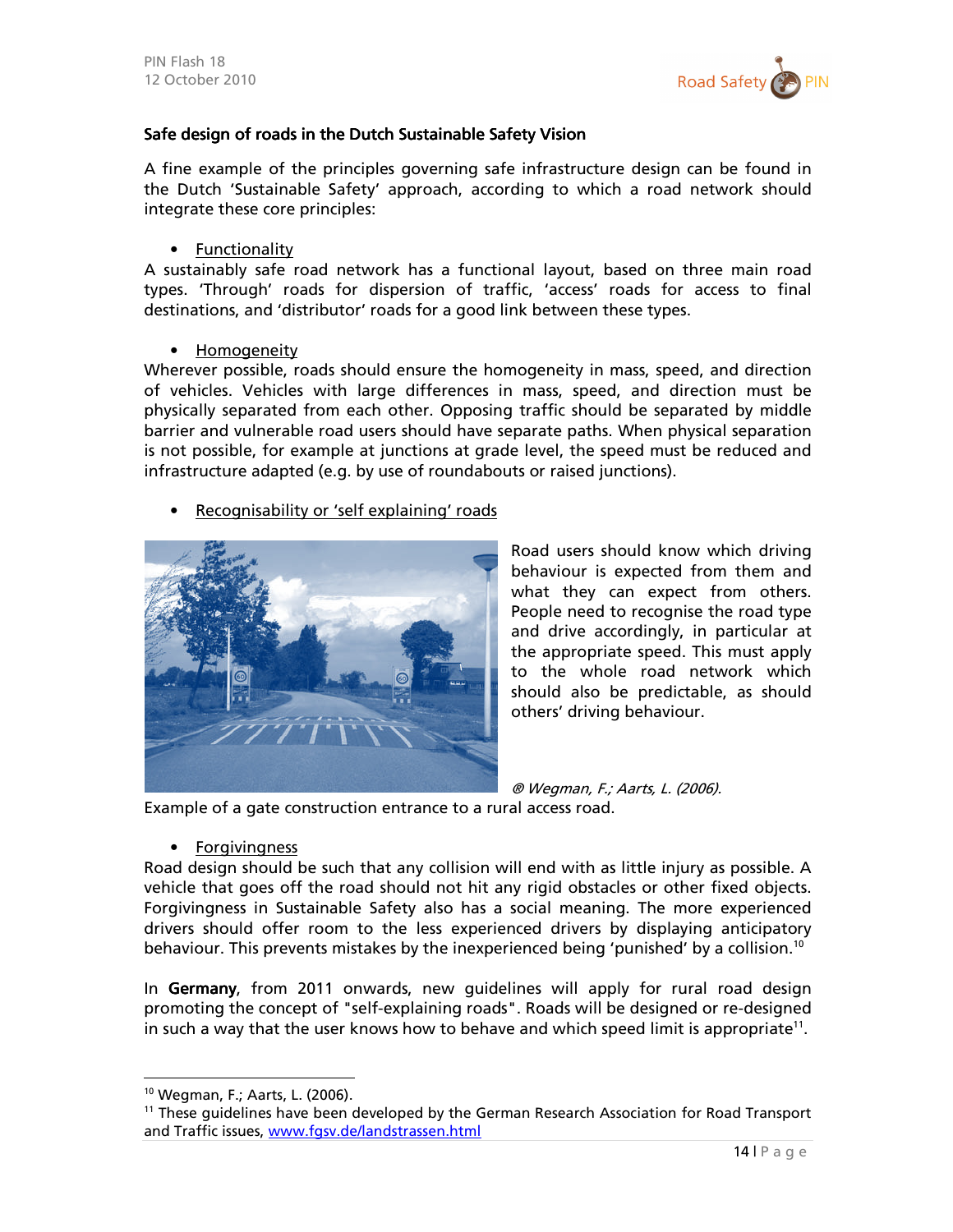

#### The experience of '2+1 roads' in Sweden

Sweden has pioneered new safe designs for roads which are not motorways and has committed to upgrade safety equipment on all significant single carriageways by 2025. Since 1998, there has been a large programme of installation of median cable barriers to address the problem of fatal head-on collisions. When possible, the traditional 13 meter wide roads were converted into so called '2+1 roads'. A 2+1 road consists of two lanes in one direction of travel and one lane in the opposite direction. The two-lane section, which provides a safe overtaking zone, alternates with a one-lane section at intervals of 2km approximately. Vehicles travelling in opposite directions are separated by a safety barrier system, which prevents overtaking manoeuvres on the one-lane section<sup>12</sup>. This provides the model for all countries where traffic is too light to upgrade major routes to motorway. 4200km of road have now separated traffic flow (covering around 40 % of traffic flow on national roads (mainly rural), 2140km of which are on 2+1 roads. 2+1 roads have been implemented in other countries, such as Germany, with great success. In addition, speed limits have been reduced on almost 18,000km of rural road.

Carlsson's evaluation study (2009) showed impressive reductions in deaths of up to 76 % following the upgrade to  $2+1$  roads.<sup>13</sup> The risk of being killed per vehicle-km travelled on '2+1 roads' is about the same that on motorways limited to 110km/h. Carlsson's study also showed that, in contrast to what motorcyclists feared, there was no increase in collisions involving motorcyclists. On the contrary, the risk of death per vehicle-km travelled for motorcyclists decreased, in part because median barriers prevented motorcyclists from colliding with opposing traffic. The Swedish Transport Administration strategic plan for 2008-2017 indicates that this work is set to continue.



Left, driving on a single carriageway road with oncoming traffic. Right, a similarly dangerous activity. ® Lie, 2003.

In 2004, Sweden was the first country to begin the classification of roads according to the EuroRAP rating score. To date, more than 10,000km of the existing rural road network has been assessed by

EuroRAP. Of the assessed roads, 31% meet the four-star rating, which corresponds to a safe road. Updating and monitoring of the status of the evaluated roads is underway. Centrelines rumble strips to provide a warning to drivers when they are inadvertently crossing the road centreline is to be implemented as a standard for the non-divided part of the rural network.

 $12$  Breen, J.et al. (2008), An independent review of road safety in Sweden.

<sup>&</sup>lt;sup>13</sup> Carlsson, A. (2009) Evaluation of 2+1 roads with cable barrier. VTI Report 636 A. English summary available www.vti.se/templates/Report\_\_\_\_2797.aspx?reportid=10916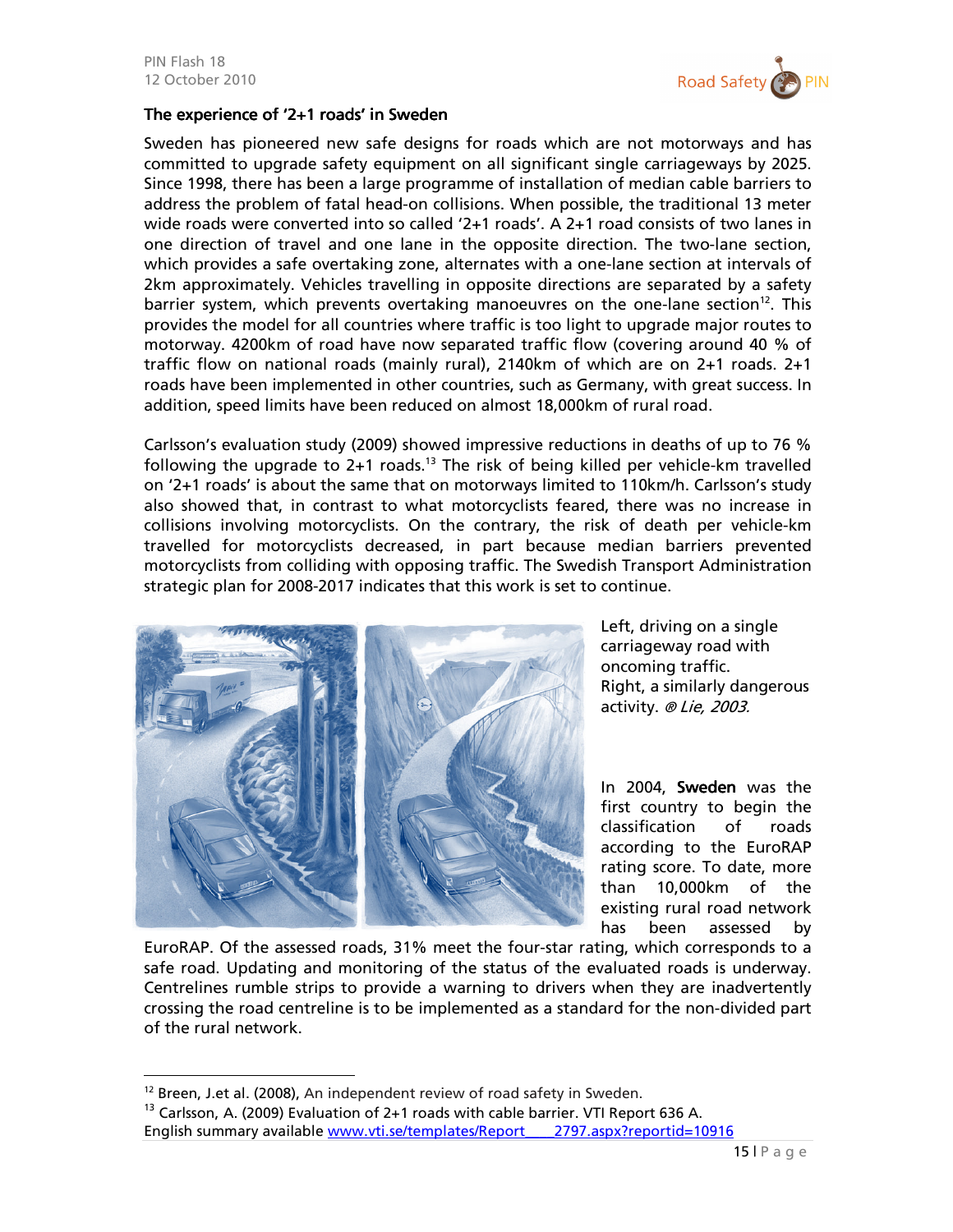

#### SUPREME best practices on infrastructure safety

Rumble strips milled into the asphalt surface of a road shoulder or between lanes in opposite directions was promoted as one of the best practice measures in infrastructure safety by the EU funded project SUPREME. Research from different countries has shown that the number of injury crashes can be reduced by over 30% by shoulder rumble strips and by over 10% by centreline rumble strips.

Other practices relevant for rural roads were identified by the SUPREME project as:

- "Best practices": winter speed limits and winter maintenance, road safety audits, road safety inspections and roundabouts,

- "Good practices": High risk site management, Variable message signs and the hierarchical mono-functional road network in the Netherlands

- "Promising practices" measures: measures against tree collisions in France<sup>14</sup>.

http://ec.europa.eu/transport/road\_safety/pdf/projects/supreme.pdf

#### **EuroRAP**

 $\overline{a}$ 

EuroRAP was created following the success of EuroNCAP in raising the safety standard of the typical new car from two to five stars. EuroRAP has been able to bring together all the stakeholders– motoring and touring clubs, road authorities and manufacturers - and create a common international system to measure the safety of roads independent of national or proprietary standards. EuroRAP provides three protocols that can be applied to any country:

- Risk Rate Mapping: the numbers of killed and seriously injured road users per billion vehicle-km are shown on a colour-coded road map.
- Performance Tracking: Identifies whether fewer people are being killed or seriously injured on a road over time and identifies the countermeasures that are most effective.
- Road Protection Scores (RPS): assesses how much or how little protection a road environment will provide for the occupants of a car in the event of a crash. On the basis of this score, each road is given a star rating varying from 1 to 4, with 4 star representing a road which is engineered to minimise the likelihood of a crash resulting in a fatal injury to car occupants. RPS provides information that is not readily available through accidents histories. Accidents are always random and accident rates subject to statistical fluctuation. Over time as accident numbers decrease, identification of higher risk sites through variations in observed accident numbers will become more difficult. The RPS aims to provide a consistent assessment of the potential long term risk of a given road design.

EuroRAP latest report maps safety on Trans-European Roads and provides a first comprehensive safety analysis of EU Trans-European road network<sup>15</sup>. It shows that,

 $14$  Many other reports could be quoted as references, among them: Oxley J. et al (2003) Costeffective infrastructure measures on rural roads, Monash University Accident Research Centre and Elvik et al. (2009), The handbook of road safety measures,  $2^{nd}$  edition.

<sup>&</sup>lt;sup>15</sup> EuroRAP's report (2010), How Safe are you on Europe's Trade Routes? Measuring and mapping the safety of the TEN-T road network. The report is based on a sample which covers around half of the entire TEN-T road network spread across 15 countries in the EU and immediate neighbours. http://www.eurorap.org/news\_item?search=y&ID=360.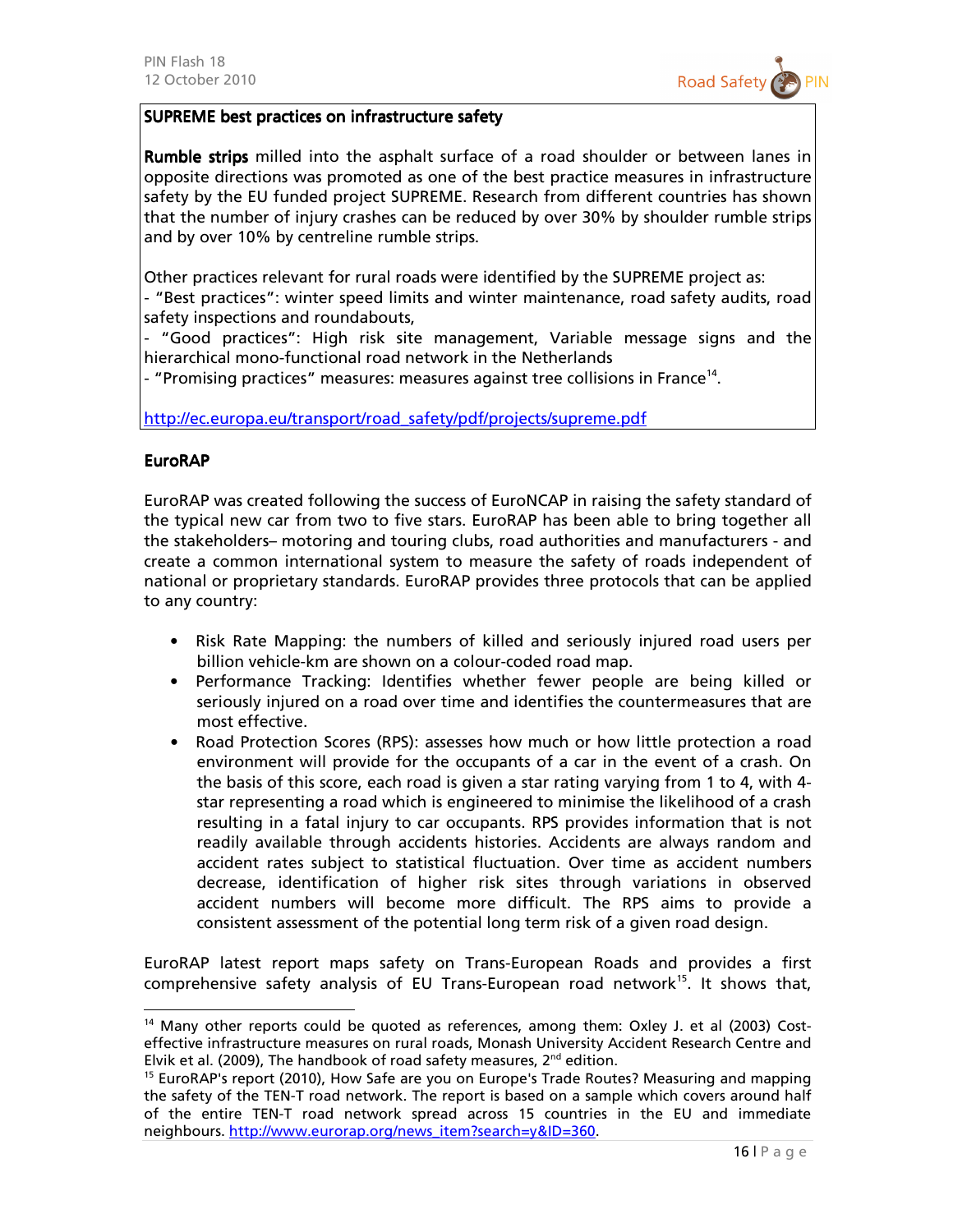

among the network surveyed, 15% of TEN-T road network has unacceptably high safety risk and that just 31% of the network are 4-star roads. Of the 15 countries analysed in depth, Sweden, Netherlands, Great Britain and Switzerland top the league when it comes to achieving 'best possible' safety levels on the TEN-T network. Even in those countries, some sections are overdue for treatment.

The most remarkable country in the survey is **Slovenia** with its newly engineered network which is now outperforming most others. Nearly half is awarded best possible rating, but away from the new TEN-T motorway network, road risk rates are commonly ten times higher. The Czech Republic is making some progress and getting close to Belgium in performance with 15% at best possible levels. Poland and Slovakia have major challenges: only 5% or less of the networks achieved best possible rating and their networks contained the most sections with high risk ratings.

"Some road engineers, like some vehicle engineers before EuroNCAP hit its stride, are not getting enough support to apply what they know from research should be done. Crashes and their severity can be cut drastically by applying known road engineering measures at relatively little cost. And we need them on a grand scale where their benefits multiply - a 'big fix' to make our roads safe. This 'mass action' approach would initially aim to fix the safety performance of high-risk, single carriageway roads on which large numbers are dying". John Dawson, Chairman of EuroRAP

#### ETSC recommendations to Member States ETSC recommendations to Member States ecommendations to Member Statesand local authorities and local authorities and local authorities

- Implement the Infrastructure Safety Directive on all roads.
- Investigate all fatal and serious injury collisions and implement best practices in high-risk site management.
- Improve infrastructure safety on the whole network, applying the concepts of "self-explaining roads" and "forgiving roadsides".
- Undertake systematic and periodic road safety inspections for the detection of high risk sites. Complete EuroRAP or Network Safety Management assessment of rural network and review findings regularly for action.
- When possible, separate traffic in opposite directions by a median barrier and install side barriers. If there is a need for cycle and pedestrian facilities, separate paths along the roadway are recommended.
- When possible, build safe overtaking areas for two lane roads (following the concept of 2+1 roads as in Sweden and other countries).
- Replace dangerous intersections by roundabouts. Other intersections with or without traffic signals should provide protection for vehicles turning across the path of opposing traffic.
- Match road and vehicle design standards to safe speed limits.
- Increase enforcement of traffic law, in particular enforcement of speed limit, with fixed and mobile safety cameras, drink driving and seat belt use.
- Develop digital mapping for Intelligent Speed Assistance systems and promote their market penetration.
- Improve accident data collection by the implementation of GPS based reports and ID numbers.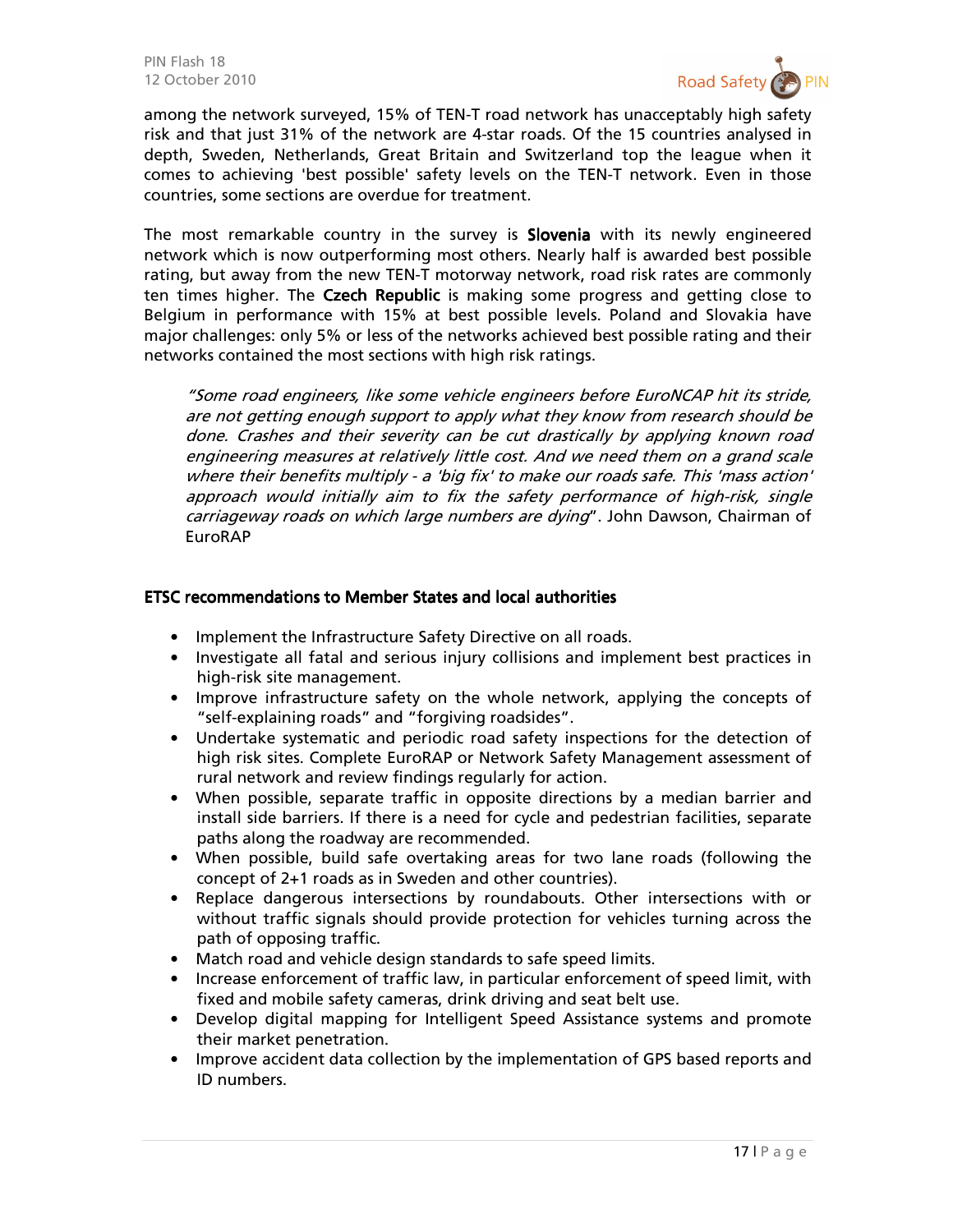

#### ETSC recommendations to the EC

- Support the implementation by all Member States of the Infrastructure Safety Directive principles to all roads.
- Make sure that the principle of conditionality of EU funds for road safety is guaranteed by all DGs and EU Agencies (TEN-T Agency, DG REGIO). Extend this principle to EU external aid.
- Draw up technical guidelines concerning the harmonised management of high risk sites by means of low cost measures.
- Draft guidelines and promote their implementation by Member States on best practice in traffic calming measures.
- Publish Member States' reports foreseen in the Infrastructure Safety Directive.
- Invest in high quality infrastructure features such as road markings and road signs to enable Advanced Driver Assistance Systems such as Lane Departure Warning to work in proper synergy.

#### Recommendations to navigation systems providers

• Offer the possibility to use safe routes as a selection criterion (using for example EuroRAP star rating information).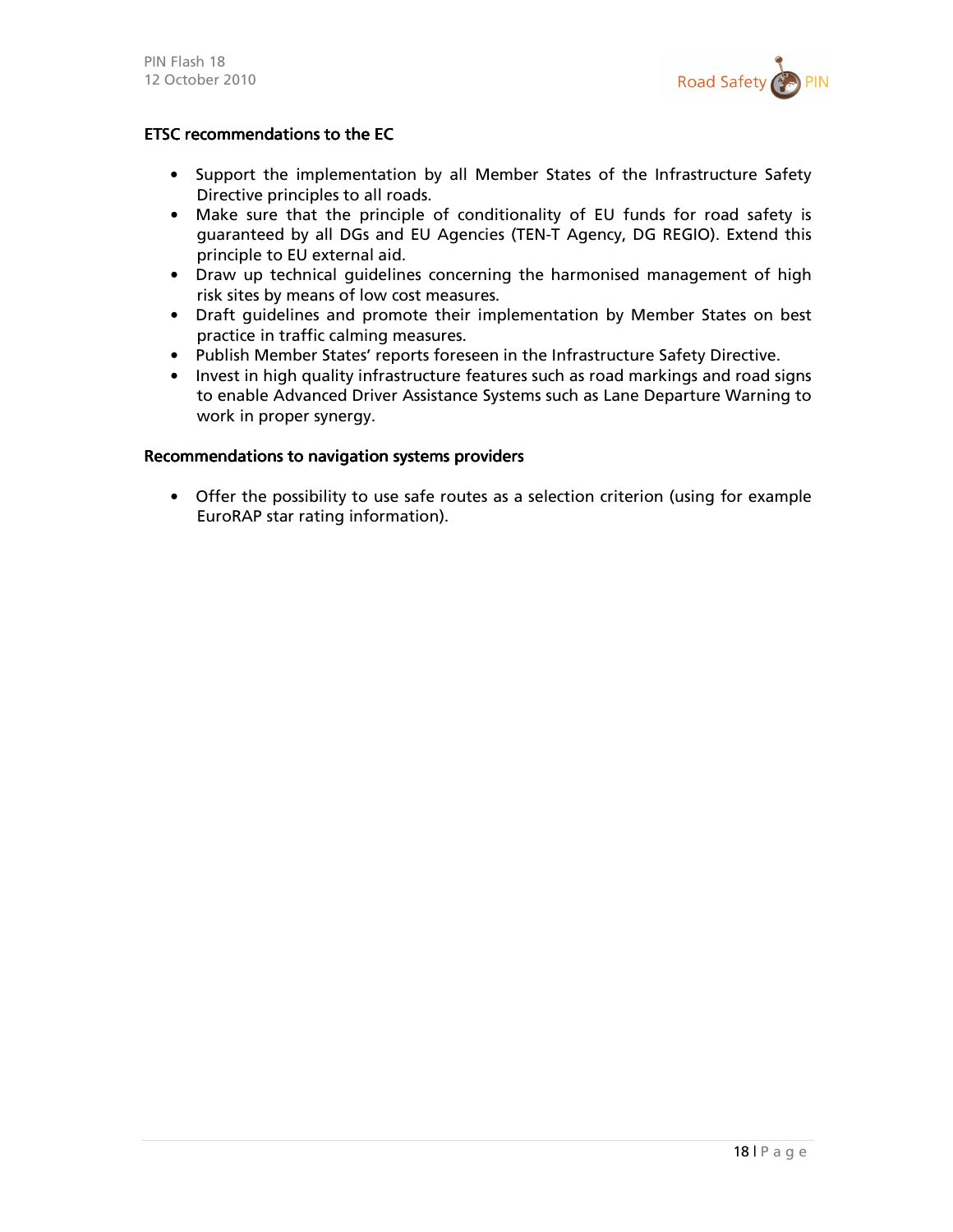## PIN Panel



| Austria                | Klaus Machata             | Road Safety Board (KfV)                     |
|------------------------|---------------------------|---------------------------------------------|
| Belgium                | <b>Miran Scheers</b>      | Belgian Road Safety institute (IBSR/ BIVV)  |
| <b>Bulgaria</b>        | Alexi Kesiakov/           | <b>Ministry of Transport</b>                |
|                        | <b>Valentin Pantchev</b>  |                                             |
| Cyprus                 | George Morfakis           | <b>Ministry of Communications</b>           |
| Czech Rep.             | Fric Jindrich             | Transport Research Centre (CDV)             |
| <b>Denmark</b>         | Jesper Sølund             | Danish Road Safety Council                  |
| Estonia                | Dago Antov                | <b>Tallin University of Technology</b>      |
| Finland                | Esa Räty                  | Finnish Motor Insurers' Centre (VALT)       |
| France                 | Jean Chapelon             | Road Safety Expert                          |
| Germany                | Jacqueline Lacroix        | German Road Safety Council (DVR)            |
| Greece                 | George Yannis             | <b>Technical University of Athens</b>       |
| Hungary                | Péter Holló               | Institute for Transport Sciences (KTI)      |
| Ireland                | <b>Michael Rowland</b>    | Road Safety Authority (RSA)                 |
| Israel                 | <b>Shalom Hakkert</b>     | Technion                                    |
| Italy                  | Pietro Marturano/         | <b>Ministry of Transport</b>                |
|                        | Luciana lorio             |                                             |
| Latvia                 | Aldis Lama                | <b>Ministry of Transport</b>                |
| Lithuania              | <b>Vidmantas Pumputis</b> | <b>Ministry of Transport</b>                |
| Luxembourg             | <b>Guy Heintz</b>         | <b>Ministry of Transport</b>                |
| Malta                  | <b>Therese Ciantar</b>    | <b>Ministry of Transport</b>                |
| <b>The Netherlands</b> | <b>Peter Mak</b>          | <b>Ministry of Transport</b>                |
| Norway                 | <b>Rune Elvik</b>         | Institute of Transport Economics (TOI)      |
| Poland                 | Ilona Buttler             | Motor Transport Institute (ITS)             |
| Portugal               | João Cardoso              | National Laboratory of Civil Engineering    |
| Romania                | Cristian Constantinescu   | Road Authority                              |
| Slovakia               | Karol Meliška             | <b>Ministry of Transport</b>                |
| Slovenia               | Tomaž Pavčič              | <b>Ministry of Transport</b>                |
| Spain                  | Pilar Zori                | Ministry of Interior                        |
| Sweden                 | Anna Vadeby               | National Road and Transport Research        |
|                        |                           | Institute (VTI)                             |
| Switzerland            | <b>Stefan Siegrist</b>    | Swiss Council for Accident Prevention (bfu) |
| <b>UK</b>              | Rachel Talbot (acting)    | Loughborough University                     |
|                        |                           |                                             |

#### PIN Observers

| Greece | Stelios Efstathiadis | Road Safety Institute Panos Mylonas |
|--------|----------------------|-------------------------------------|
| Italy  | Lucia Pennisi        | Automodile Club d'Italia (ACI)      |

## PIN Steering Group

| <b>Richard Allsop</b> | <b>Chair - ETSC Board of Director</b>       |
|-----------------------|---------------------------------------------|
| Asa Ersson            | Co-Chair - Swedish Transport Administration |
| Finn Harald Amundsen  | Norwegian Public Roads Administration       |
| <b>Astrid Linder</b>  | National Road and Transport Research        |
|                       | Institute (VTI)                             |
| Jean-Paul Repussard   | <b>European Commission</b>                  |
| Henk Stipdonk         | Dutch Road Safety Research Institute (SWOV) |
| Pete Thomas           | Loughborough University                     |